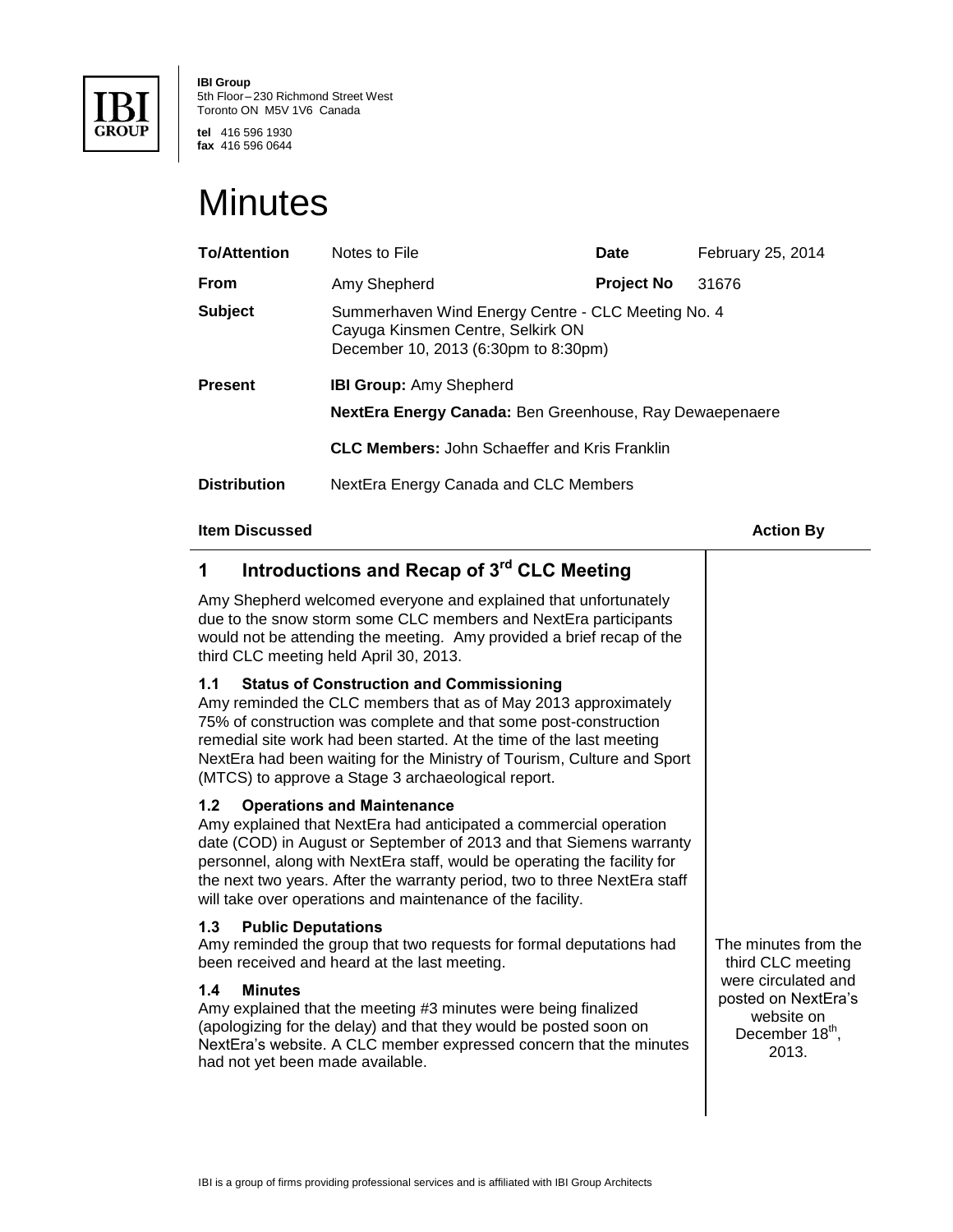**Item Discussed Action By**

### **2 Status of Construction and Operations**

Speaking to information provided in a handout (attached), Amy explained that all construction and installation at Summerhaven was complete in September 2013. Turbine commissioning started in July 2013 and the COD was August 6, 2013 (i.e. when 90% of the turbines were up and running and connected to Ontario Power Authority's (OPA) grid).

Ray Dewaepenaere explained how to-date the Summerhaven facility has produced approximately 82,000 mWh (megawatt hours) of wind energy. The Ministry of Energy suggests that a typical family of four people uses on average 800 kWh (0.8 mWh) of electricity per month. A CLC member noted that he had heard sometimes if the grid is full OPA may not accept energy from providers/cannot use all the energy being produced. Ben Greenhouse explained that, as part of our FiT contract there is transmission capacity reserved for Summerhaven's output, but the IESO can send signals to the facility to reduce power production and generate output to better match grid demands in cases where the system stability is at issue.

### **3 Status of Post Construction Activities**

Ray described how the clean-up and reclamation of the fields was completed in November 2013 and how lockable gates had been installed at certain turbines at the request of landowners.

Ray explained that NextEra is largely finished with its physical restoration work and how NextEra has an agreement in place with Haldimand County to pay for the restoration of key roads used during the construction of Summerhaven (e.g. Concession 5).

In response to questions brought forth in a public deputation, Ray and Kris Franklin from the County confirmed that the roads will be restored to the same or better condition (Ray noted how an engineer had been hired to video and photograph the conditions of the roads before they commenced any site work and post construction). Kris explained that the County would likely be tendering the roadworks in January 2014 and that most of the remaining road restoration work will be undertaken in the Spring / Summer 2014. It was explained that construction is still ongoing at other wind facilities in the area (e.g. Capital Power and Samsung) and therefore it will make sense to wait until 2015 to undertake the repairs on some roads that were commonly used for Summerhaven and other wind facilities.

An observer from the audience asked about a repair of a turbine at Concession 6. Ray explained that the system monitoring had picked up that a bearing was prematurely wearing down, so that turbine was temporarily shut down so the bearing could be fixed.

#### **4 Monitoring and Mitigation**

#### **Noise**

Ray explained that an acoustic emission report had just been submitted to the Ministry of the Environment (MOE). The emissions testing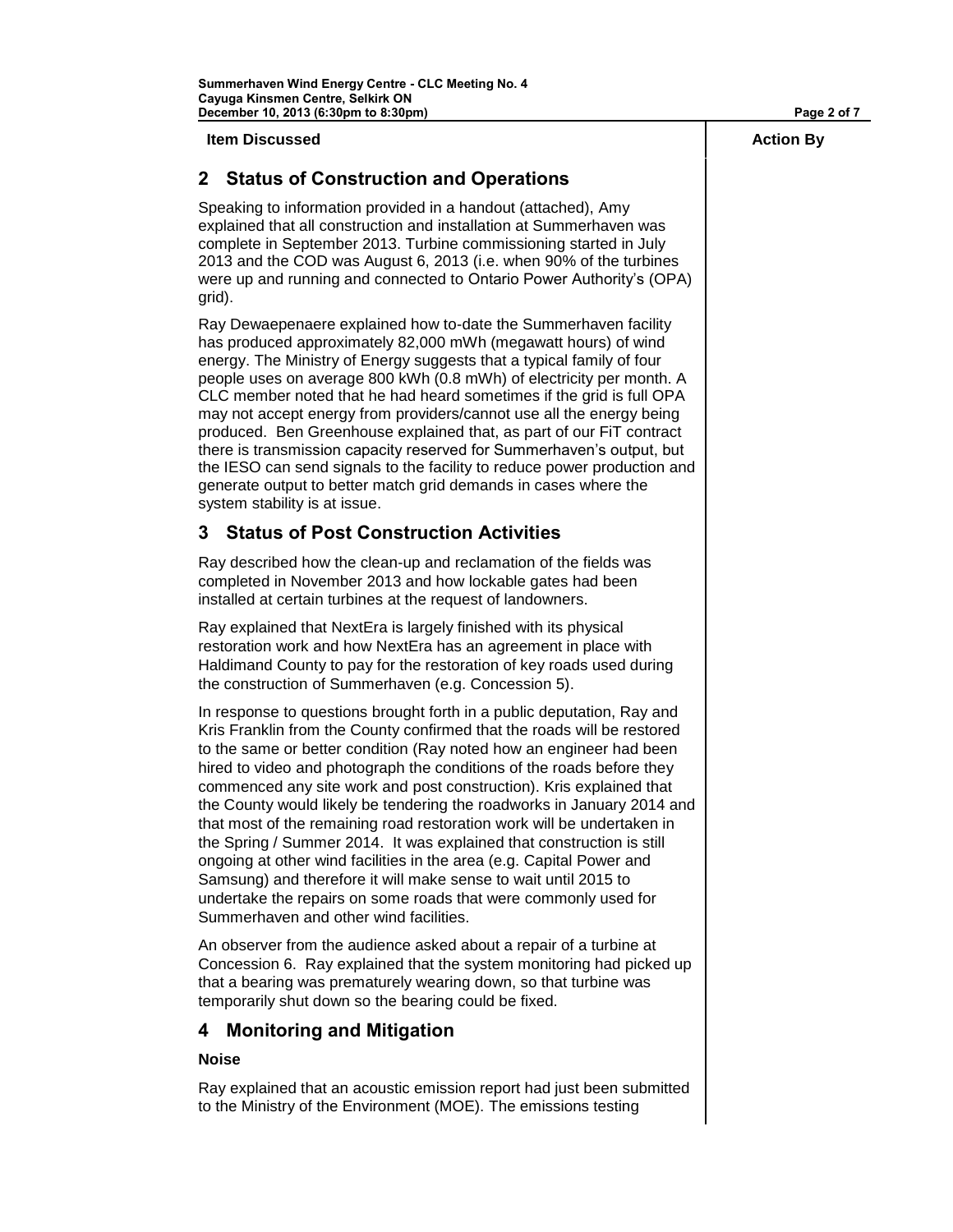| December 10, 2013 (6:30pm to 8:30pm)                                                                                                                                                                                                                                                                                                                                                                                                                                                                                                     | Page 3 of 7      |
|------------------------------------------------------------------------------------------------------------------------------------------------------------------------------------------------------------------------------------------------------------------------------------------------------------------------------------------------------------------------------------------------------------------------------------------------------------------------------------------------------------------------------------------|------------------|
| <b>Item Discussed</b>                                                                                                                                                                                                                                                                                                                                                                                                                                                                                                                    | <b>Action By</b> |
| ensures that the equipment is functioning property (i.e. as per the<br>manufacturer's specifications) and that the level of noise generated at<br>the source (turbines) is below the Ministry's maximum threshold.                                                                                                                                                                                                                                                                                                                       |                  |
| Ray explained that in order to ensure accurate readings of the turbines,<br>the independent third party noise consultant had to wait for appropriate<br>weather (e.g. no rain, no standing water, no snow and certain wind<br>conditions). The acoustic imissions testing (which records the noise<br>level at various receptor points) was still ongoing, as weather had<br>impacted timing. Ray noted that the MOE requires only three test points<br>(and those test points are chosen by the MOE), but NextEra was<br>checking four. |                  |
| Amy read a question which had been submitted in a deputation:                                                                                                                                                                                                                                                                                                                                                                                                                                                                            |                  |
| Were there times when the wind turbines break above the<br>allotted decibels?                                                                                                                                                                                                                                                                                                                                                                                                                                                            |                  |
| Ray explained that the imissions information was expected to be<br>compiled by the end of December and sent to the MOE.                                                                                                                                                                                                                                                                                                                                                                                                                  |                  |
| A CLC member asked how often wind facility operators undertake the<br>noise emission and imissions testing. Ray explained emissions testing<br>is done once and that the imission testing will be done again in the<br>spring. Emissions are not likely to change unless there is damage to<br>the equipment (immediately recognized by the computer monitoring<br>system and addressed by the operations team).                                                                                                                         |                  |
| Amy read two more questions received as deputations:                                                                                                                                                                                                                                                                                                                                                                                                                                                                                     |                  |
| What has NextEra done for those residents reporting noise<br>issues, including those who are reporting to be suffering from<br>health effects since the turbines started operating?                                                                                                                                                                                                                                                                                                                                                      |                  |
| Should residents continue to call the government to complain<br>۰<br>about noise, particularly noise and vibration of windows at<br>night? What else can be done?                                                                                                                                                                                                                                                                                                                                                                        |                  |
| Ray explained that NextEra must follow the guidelines/protocols set out<br>in the REA (i.e. operate within the noise thresholds set by the MOE).<br>He stressed that NextEra can only respond to complaints that they<br>receive (through the NextEra complaint protocol), as the MOE will not<br>necessarily pass on complaints they receive directly.                                                                                                                                                                                  |                  |
| Light                                                                                                                                                                                                                                                                                                                                                                                                                                                                                                                                    |                  |
| Amy read two questions received as deputations:                                                                                                                                                                                                                                                                                                                                                                                                                                                                                          |                  |
| Will NextEra be changing their navigation lights so they can only<br>be seen from above as Haldimand Council has suggested?                                                                                                                                                                                                                                                                                                                                                                                                              |                  |
| Why do your navigation lights stay on longer than Capital<br>$\frac{1}{2}$<br>Power's, which flash on and off quickly?                                                                                                                                                                                                                                                                                                                                                                                                                   |                  |
| Ray described how Transport Canada governs lighting requirements on<br>tall structures, including wind turbines, and it may require different<br>lighting for different wind facilities, depending location, fight paths,<br>project specifics, etc. (NextEra has no control over lighting).                                                                                                                                                                                                                                             |                  |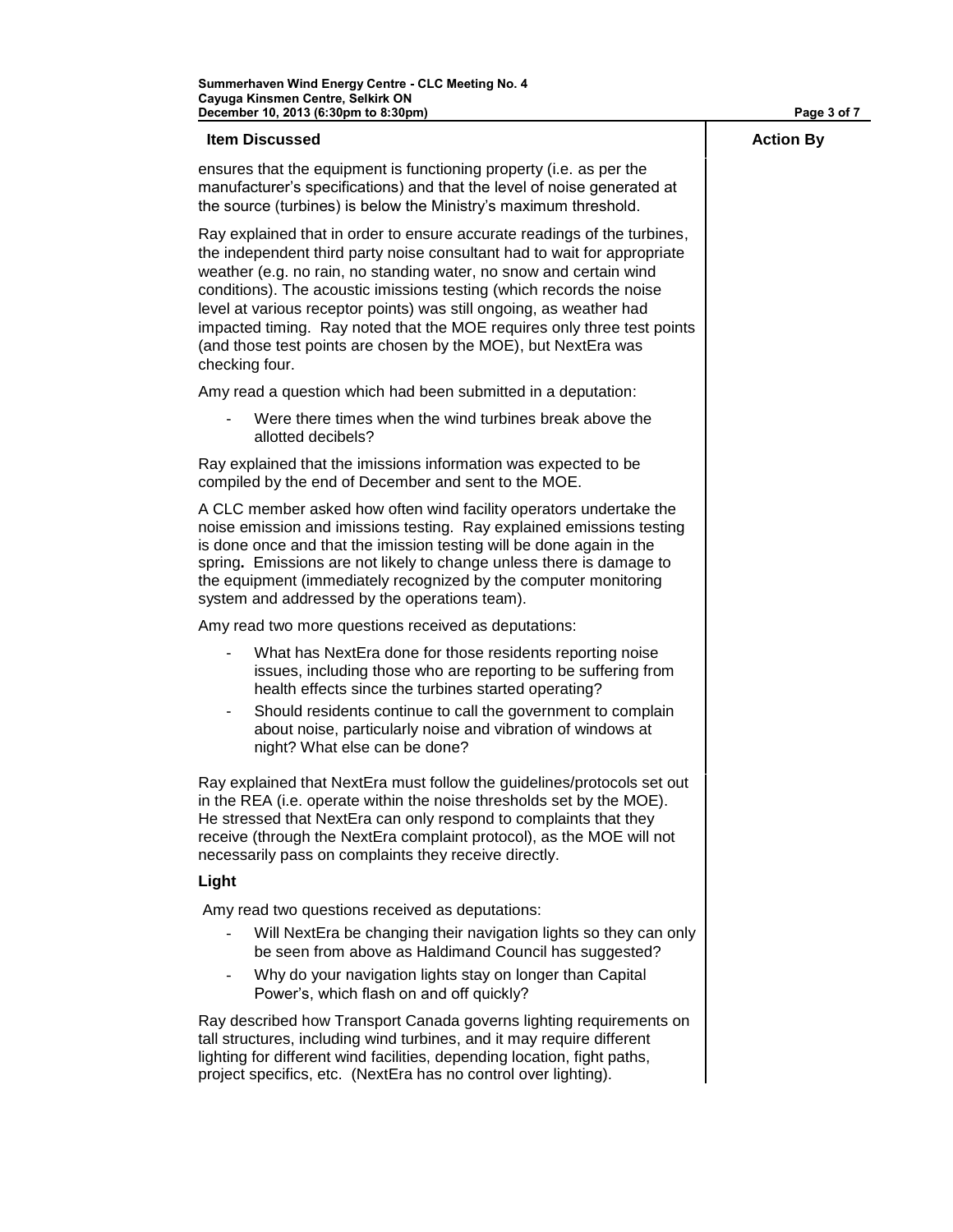#### **Item Discussed Action By**

Ray explained that he had spoken to Mike Larkin at Transport Canada and that he had been told the lights could not be changed so that they would only be seen from above, as this would not provide protection to approaching airplanes.

Amy read another question she received as a deputation:

What has NextEra done for residents reporting shadow flicker on their homes? Shadow flicker computer programs can determine where it will occur, but were not used.

Ray explained that shadow flicker is a condition resulting from the angle of the sun and resulting shadows, and how different levels of flicker may occur at different times of the year. Ray noted that NextEra is trying to work with homeowners to identify solutions such as different types of window dressings.

Ben explained that the submission of a shadow flicker study was not required as part of the REA, but that he believed that NextEra had presented shadow flicker information at the public open houses for the Summerhaven project.

#### **Television Reception**

Amy read a question she received as a deputation:

What is the status of restoring TV reception for those residents having reception issues after the turbines were erected in April? Why is this taking so long?"

Ray explained NextEra is trying to better understand what the issue is, as they have not received many formal complaints and they are getting conflicting input (e.g. some households have indicated they are having problems getting certain channels, others are having problems with pixelization, etc.). Since NextEra are not experts in television reception, they have hired an independent consultant to survey the situation on January 14<sup>th</sup>, 2014. With the proper information NextEra can then look into mitigating the problem.

#### **Avian and Bat Monitoring**

Amy explained that unfortunately due to the bad weather, Janine Bacquie, the Senior Environmental Specialist with NextEra, was unable to attend the meeting.

Ben explained that mortality surveys for birds and bats will be done twice weekly between May  $1<sup>st</sup>$  and October 31 $<sup>st</sup>$ , 2014 and that mortality</sup> surveys for raptors will be done twice weekly between May 1<sup>st</sup> and November  $30<sup>th</sup>$ , 2014.

An observer suggested that NextEra should be monitoring the winter raptors, tundra swans and the short-eared owl. Ben noted that winter raptor studies were done for Sumerhaven prior to the REA.

A CLC member asked for an update on the relocation of the Eagle's nest. Ben explained that two eagles had successfully hatched two chicks in the relocated nest and that the nest is still being monitored. He also noted that eagle nest monitoring and bobolink habitat monitoring are being conducted as per the Ministry of Natural Resources (MNR) permit requirements.

Ben Greenhouse to look for a copy of the shadow flicker information made available at past public open houses.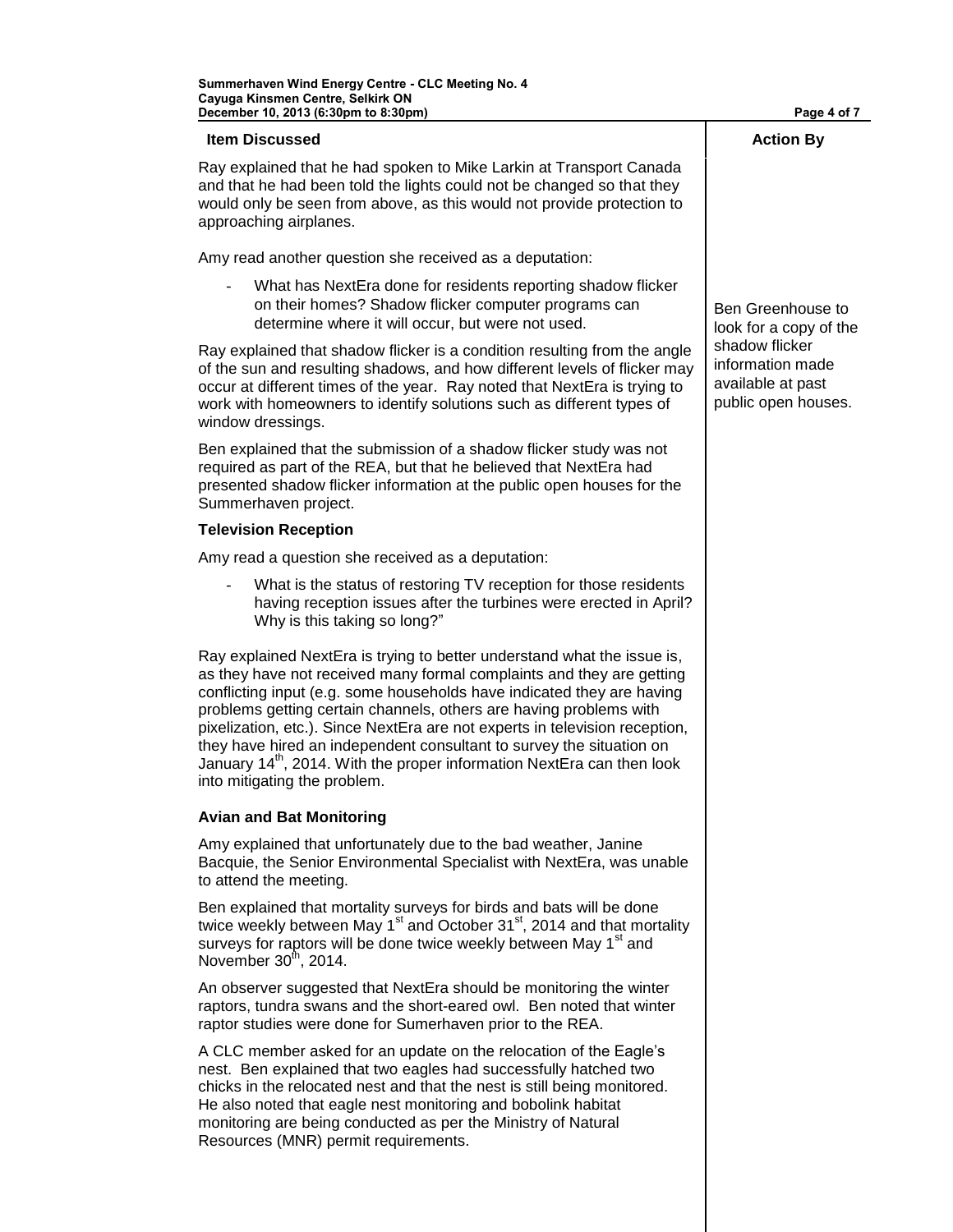**Item Discussed Action By**

### **5 Retirement / Decommissioning**

Ray explained that the typical lifespan of wind turbines is 25 to 30 years. At the end of a turbine's lifecycle it can be either decommissioned or repowered. Often given the infrastructure that is in place (roads, cables) and therefore it makes economic sense to repower a facility rather than retire and decommission (new permits would likely be required).

Ray described the process for decommissioning (i.e. setting up temporary work areas and removal of equipment and buildings).

A CLC member asked if the concrete pads would stay if the facility was repowered. Ben explained that at that time engineering assessments would need to be done, but noted that for some recent projects (citing a case in California), bigger pads were required to accommodate new technology.

A person observing the meeting suggested that the blades cannot be recycled and asked what NextEra does with damaged blades that need to be replaced. Ray explained that damaged blades would be shipped back to the factory where they were made (Ben noted that in some cases damaged blades can be repaired). The group discussed how in the future there may be advancements so that the blades can be recycled.

### **6 Community Support / Involvement**

Amy explained how throughout the operation of the Summerhaven facility NextEra will continue to work with local businesses and vendors where possible. She described some of the charitable donations NextEra has made to the local community (e.g. \$15,000 donated to the Rainham Public School and contributions to the Community Vibrancy Fund).

Kris described how a study prepared by the County (and submitted to Council) had identified that recent green energy projects had resulted in an estimated \$19 million in short-term economic impacts for the County.

### **7 Complaint Resolution**

Amy explained that as per the REA, all complaints about the operations or maintenance of the Summerhaven facility should be directed to:

**NextEra Energy Canada, ULC 390 Bay Street, Suite 1720 Toronto, ON M5H 2Y2 Toll Free Phone: 1-877-463-4963 Main Office Line: 416-364-9714 Email:** summerhaven.wind@nexteraenergy.com

**Note:** Past drafts of CLC handouts incorrectly included a period (.) after the word wind in the email address. The correct address is as noted above and as shown on NextEra's website (i.e. summerhaven.wind@nexteraenergy.com).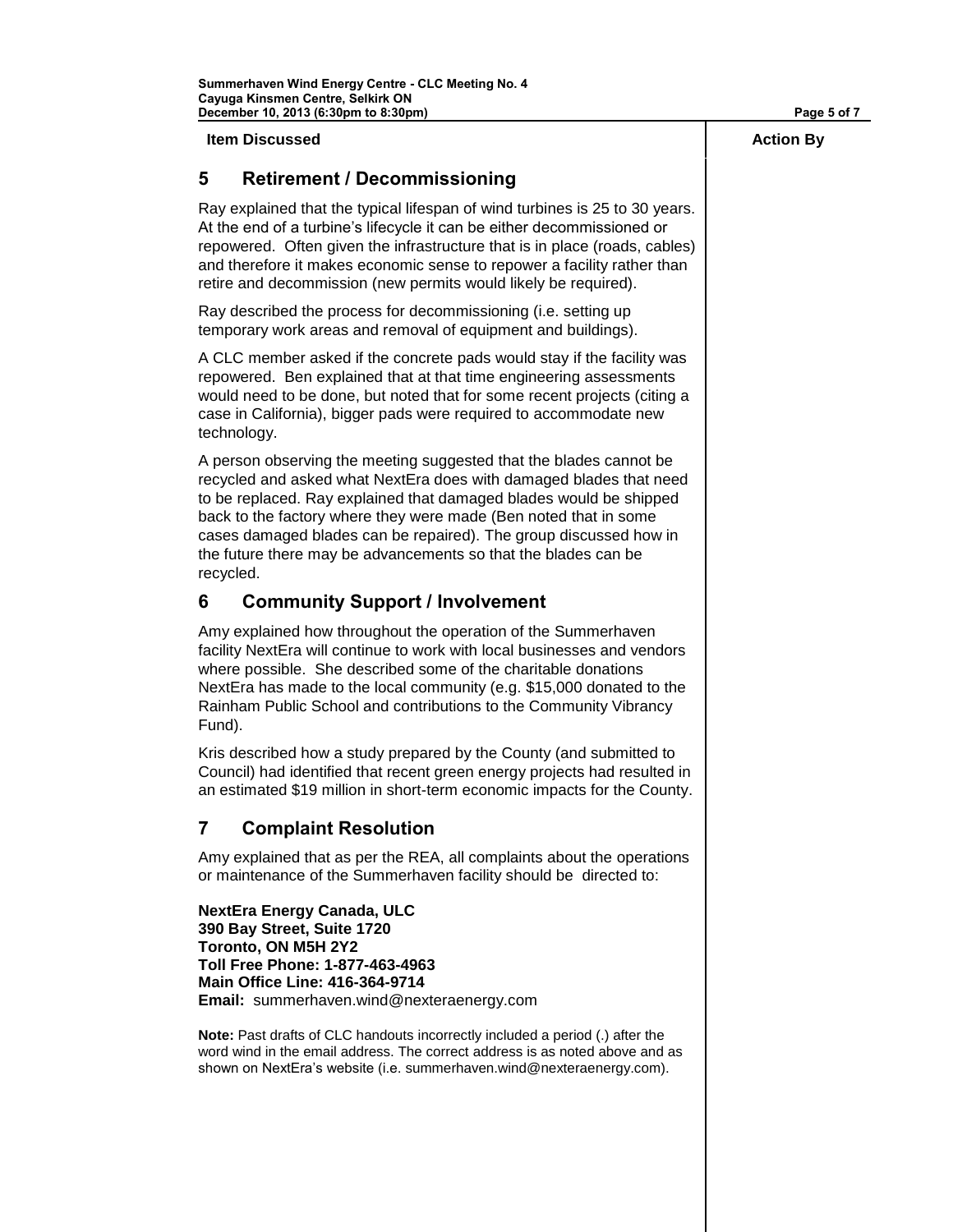| December 10, 2013 (6:30pm to 8:30pm)                                                                                                                                                                                                                                                                                                                                                                                      | Page 6 of 7                                                                                         |
|---------------------------------------------------------------------------------------------------------------------------------------------------------------------------------------------------------------------------------------------------------------------------------------------------------------------------------------------------------------------------------------------------------------------------|-----------------------------------------------------------------------------------------------------|
| <b>Item Discussed</b>                                                                                                                                                                                                                                                                                                                                                                                                     | <b>Action By</b>                                                                                    |
| Amy described NextEra's formal complaint resolution process (detailed<br>in the handout and previously discussed at the $3rd$ CLC meeting):                                                                                                                                                                                                                                                                               |                                                                                                     |
| NextEra representative will contact the complainant within 24<br>hours of receiving the complaint to understand and seek a<br>resolution.                                                                                                                                                                                                                                                                                 |                                                                                                     |
| NextEra will notify the local MOE district office of the<br>$\blacksquare$<br>complaint within 2 business days of receipt of the complaint (1<br>business day if the complaint is related to Ground Water).                                                                                                                                                                                                               |                                                                                                     |
| NextEra must provide the local MOE district office with a written<br>$\qquad \qquad \blacksquare$<br>record of the complaint within 8 business days of the<br>complaint (as soon as possible, no later than three (3) days<br>call customer/citizen).                                                                                                                                                                     |                                                                                                     |
| NextEra will prepare a letter to respond to customer/citizen and<br>mail within 5 days of receiving the complaint.                                                                                                                                                                                                                                                                                                        |                                                                                                     |
| Amy stressed the importance of directing all complaints through<br>NextEra, in order to ensure they are properly documented and passed<br>on to the appropriate people (within NextEra and the MOE).                                                                                                                                                                                                                      |                                                                                                     |
| A person observing the meeting asked how many complaints NextEra<br>has received to-date. Ray noted that nine had been received.                                                                                                                                                                                                                                                                                          |                                                                                                     |
| It was suggested by a person observing the meeting that NextEra's<br>complaint protocol and contact information should be on its main<br>webpage as well as sent out in the local newspaper or newsletter and<br>distributed on fridge magnets. The person also suggested that the<br>County include a link on its website that directs people to NextEra's<br>complaint protocol information.                            | NextEra to look into<br>posting a notice in<br>the local newspaper<br>on its complaint<br>protocol. |
| A person observing the meeting also suggested that the County should<br>keep track and pass on to the MOE any complaints it receives regarding<br>wind energy projects. Kris responded that this is not something the<br>County can undertake. Amy again stressed the importance of using the<br>NextEra complaint protocol.                                                                                              |                                                                                                     |
| 8 Deputations                                                                                                                                                                                                                                                                                                                                                                                                             |                                                                                                     |
| Amy explained that questions/comments from two members of the<br>public were sent through the CLC for discussion (full set of questions<br>attached to minutes). She noted that most of the questions had been<br>already raised throughout this evening's meeting (e.g. noise, shadow<br>flicker, lights, TV reception and how to direct complaints) and brought<br>forward the following additional questions/comments: |                                                                                                     |
| What is NextEra doing for those Haldimand residents who are                                                                                                                                                                                                                                                                                                                                                               |                                                                                                     |

already suffering health effects (the same health effects which have been self-reported in other parts of Ontario and the world where wind turbines are operating) since the turbines started operating?

Ray suggested that residents could submit complaints on health effects to NextEra (through their complaint protocol), but advised any health concerns should be brought forward to the individual's physician.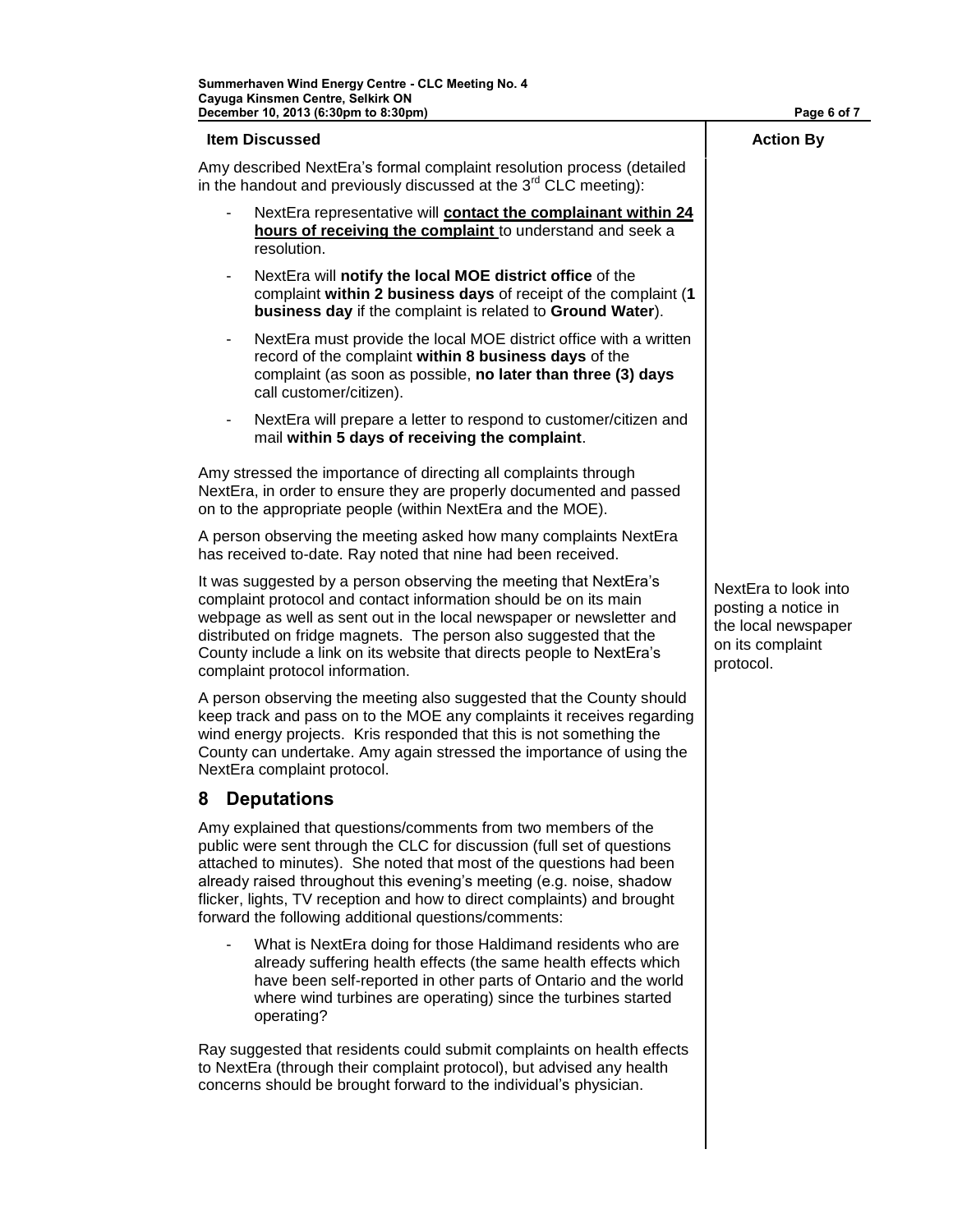| Page 7 of 7      |
|------------------|
| <b>Action By</b> |
|                  |
|                  |
|                  |
|                  |
|                  |
|                  |
|                  |
|                  |
|                  |
|                  |
|                  |
|                  |
|                  |

J:\32122\_Summerhaven\5.1 Minutes\Meeting No. 4\PTM\_CLCMeeting4\_2014-02-25\_final.docx\2014-02-25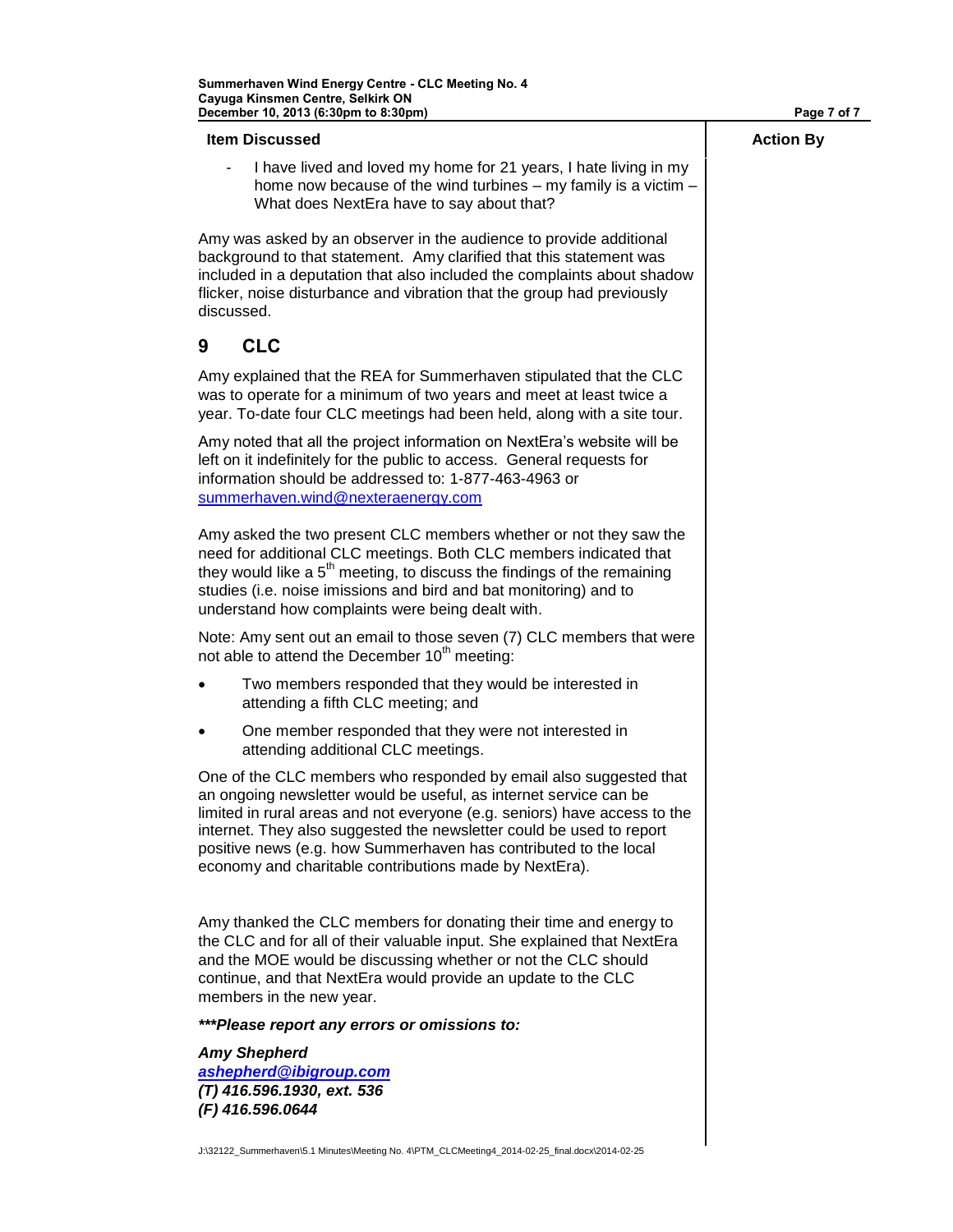#### **Comments and Questions Submitted to IBI Group and brought forward for Discussion at the CLC #4 Meeting**

#### **(i.e. questions or comments which pertain to the construction, operations, maintenance, monitoring/mitigation and decommissioning of the Summerhaven Facility)**

#### **Submission #1**

1. What is the status of restoring TV reception for those residents having reception issues after the turbines were erected in April? Why is this taking so long?

2. What is the NextEra phone # for reporting complaints now that the project has reached and passed its commercial operation date?

3. When will NextEra be restoring the roads to the same or better condition than when construction began as the Roads Use Agreement states? Will NextEra be actually doing the restoring or paying the wages of the county roads workers to restore the roads and also pay for the materials?

4. Will NextEra be changing their navigation lights so they can only be seen from above as Haldimand Council has suggested?

5. Why do your navigation lights stay on longer than Capital Power's lights which flash on and off quickly?

6. What has NextEra done for those residents reporting shadow flicker on their homes especially when shadow flicker computer programs can determine where shadow flicker will occur but those programs weren't used?

7. What has NextEra done for those residents reporting noise issues?

8. What is NextEra doing for those Haldimand residents who are already suffering health effects (the same health effects which have been self-reported in other parts of Ontario and the world where wind turbines are operating) since the turbines started operating?

### **Submission #2**

- 1) Wind turbine flicker what does Nextera do for these victims that suffer from flicker inside their home
- 2) Wind turbine noise disturbance Do I continue to call the government complaining about noise how long do use victims have to keep doing this for???? Of course it's the minimum distance from the corner of my house not the edge of my property – the noise at night time is horrible. Even vibrating the windows in my bathroom and bedroom. I blame it on certain wind pattern, direction/ angles of the blade – we can almost predict when it will be the worst nights or the loudest - Bad placement of certain wind turbine.. maybe not everyone is affected the same but what do u suggest I do? I feel like there is a jet airplane on the runaway ready for take off – what's your thoughts on that?
- 3) What was the results of your newest wind data collection are there times when the wind turbines break above the allotted decibels?
- 4) I have lived and loved my home for 21 years , I hate living in my home now because of the wind turbines – my family is a victim – What does Nextera have to say about that?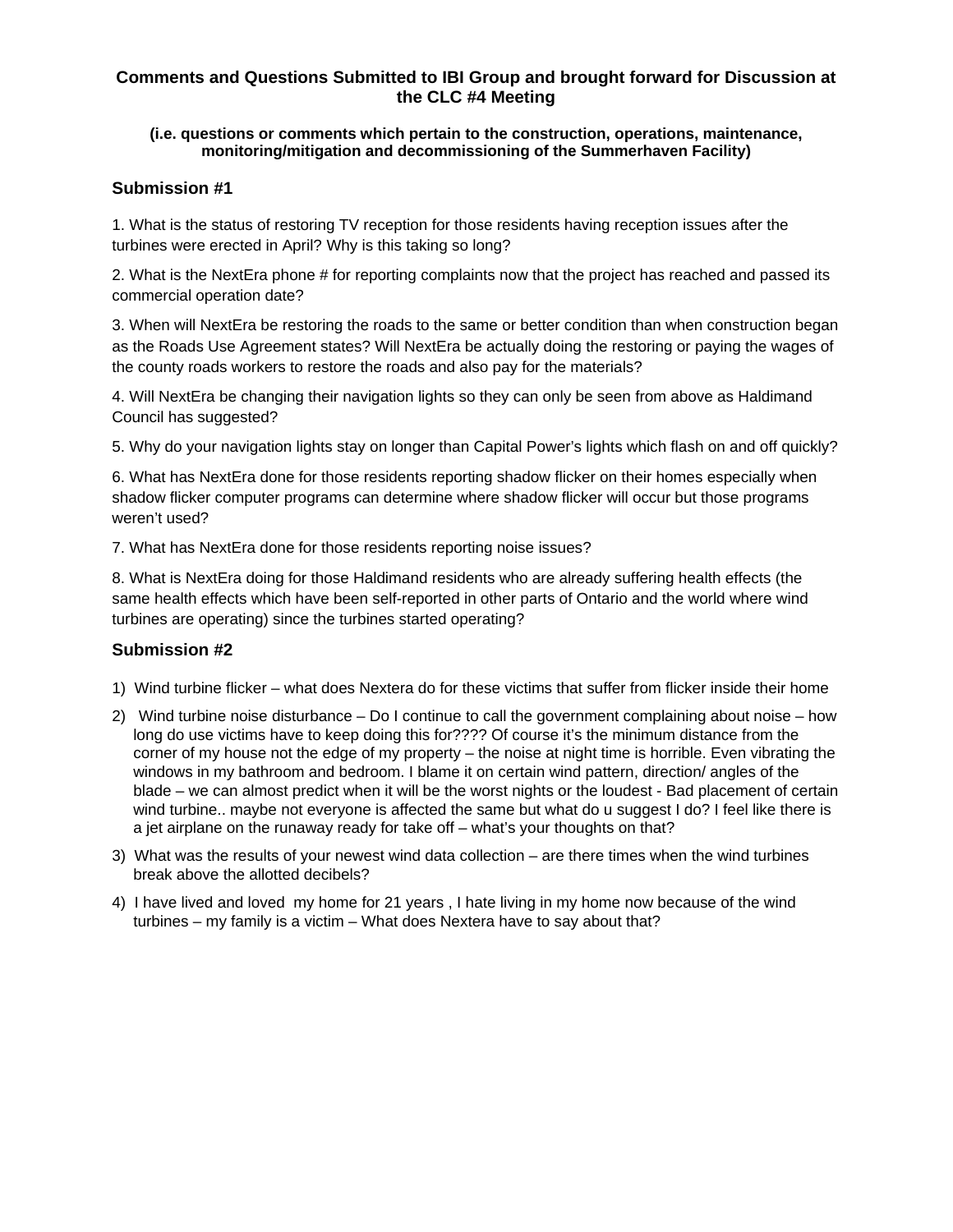

**www.NextEraEnergyCanada.com**

## NextEra Energy Canada Summerhaven Wind Energy Centre

# **Community Liaison Committee (CLC): Meeting No.4**



Tuesday, December 10th, 2013 (6:00 to 8:30 pm) Cayuga Kinsman Community Centre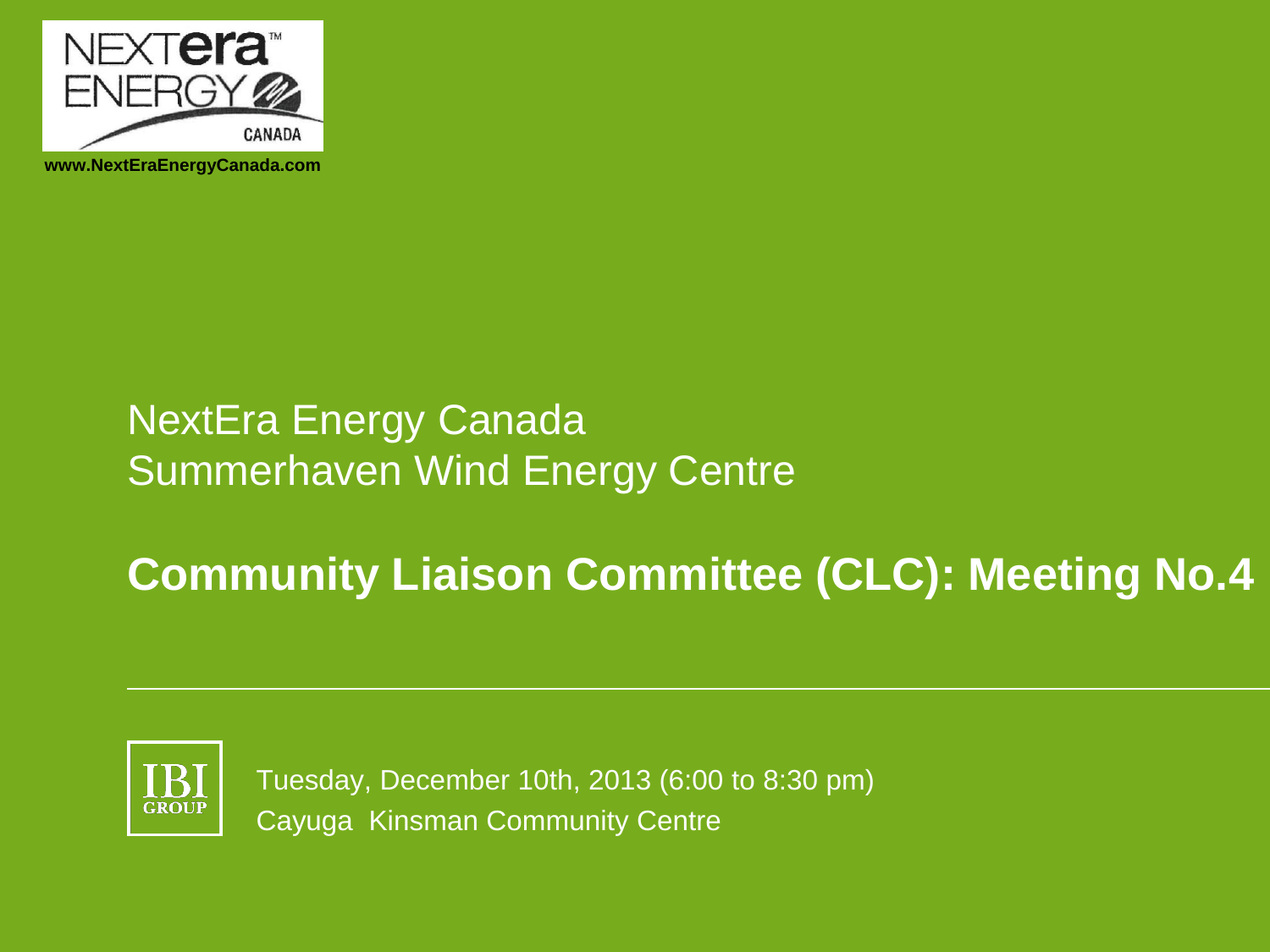## **CLC Coordinator and Facilitator (IBI Group):**

• Amy Shepherd

## **NextEra Energy Canada:**

- Ben Greenhouse, Project Director
- Doug McIntosh, Regional Wind Site Manager
- Ray Dewaepenaere, Wind Operations Manager

## **CLC Members:**

- Darlene Burns
- James (Jim) Bryce
- Jenny Bryce
- Maggie Gui
- Wilrik Banda
- Les McLaughlin
- John Schaeffer
- Councillor Fred Morrison
- Kris Franklin

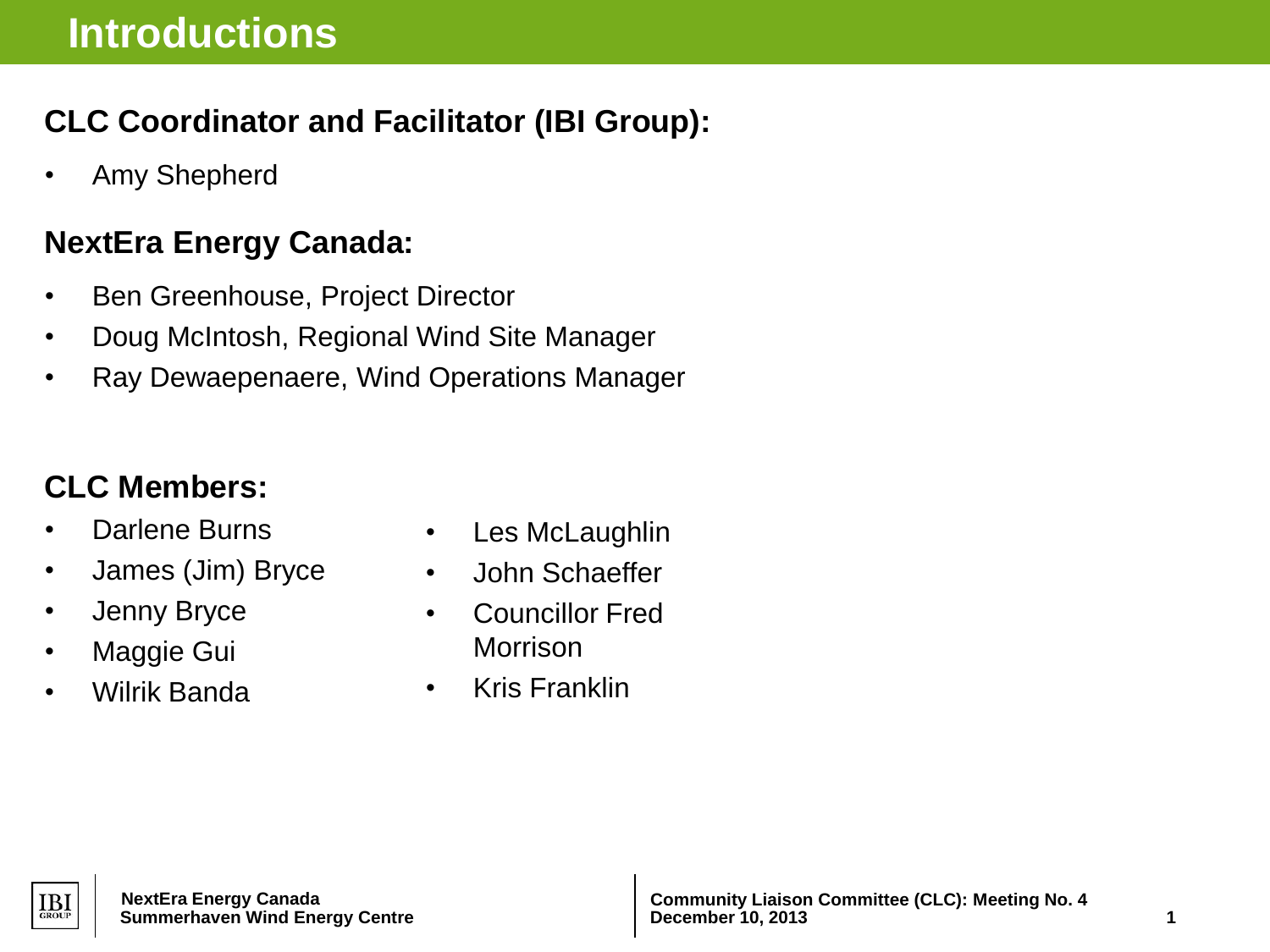- **1. Recap of CLC Meeting No. 3 (held May 22, 2013)**
- **2. Status of Construction and Commissioning/Operations**
- **3. Update on Post-Construction Activities**
- **4. Monitoring and Mitigation Measures**
- **5. Retirement / Decommissioning Process**
- **6. Ongoing Access to Information or Providing Input / Filing Complaints**
- **7. Conclusion of the CLC**
- **8. Public Dispositions**
- **9. Other**



 **Summerhaven Wind Energy Centre**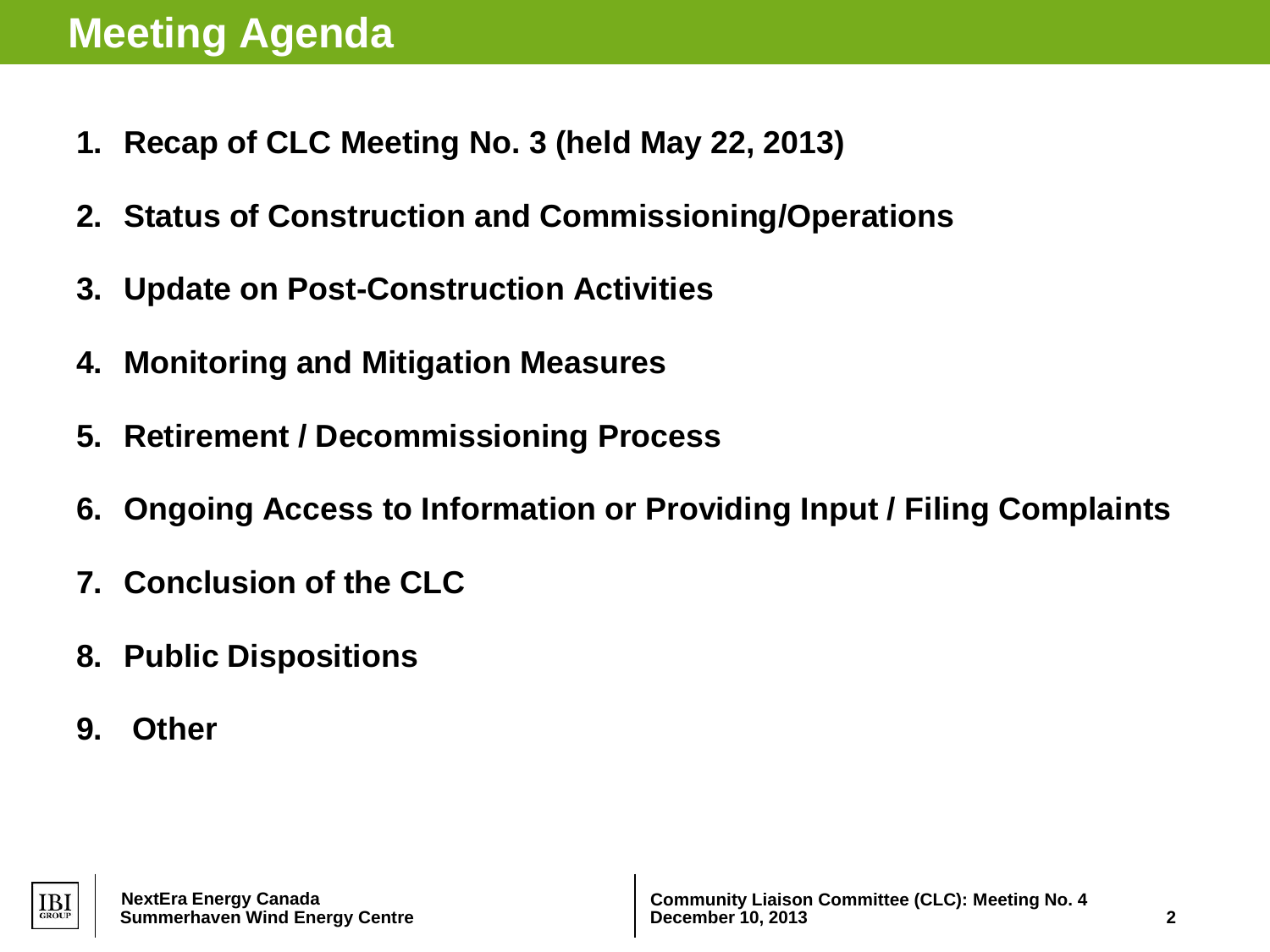# **Recap: CLC Meeting No. 3 (held May 22nd, 2013)**

## **Construction:**

- As of May 2013 approximately 75% of the construction was complete (members of the CLC and the Selkirk Chamber of Commerce were invited to participate in a site tour on June 5<sup>th</sup>).
- Construction was anticipated to be fully complete by August 2013. Some post-construction remedial work has been started.

## **Archaeological Studies:**

• NextEra was waiting for the Ministry of Tourism, Culture and Sport (MTCS) to approve their Stage 3 report.

## **Operations:**

- The commercial operation date (COD) was anticipated for August/September 2013.
- Siemens warranty personnel along with NextEra staff are operating the facility for the first two years, then 2 to 3 full-time NextEra staff will take over operations and maintenance.

## **Public Deputations:**

• Two deputations (i.e. questions submitted through the CLC) and questions were asked by some observers. Approximately eight attendees from the general public.

## **Minutes of Meeting No. 3**

• Draft minutes are being reviewed and finalized minutes will be posted on NextEra's website.

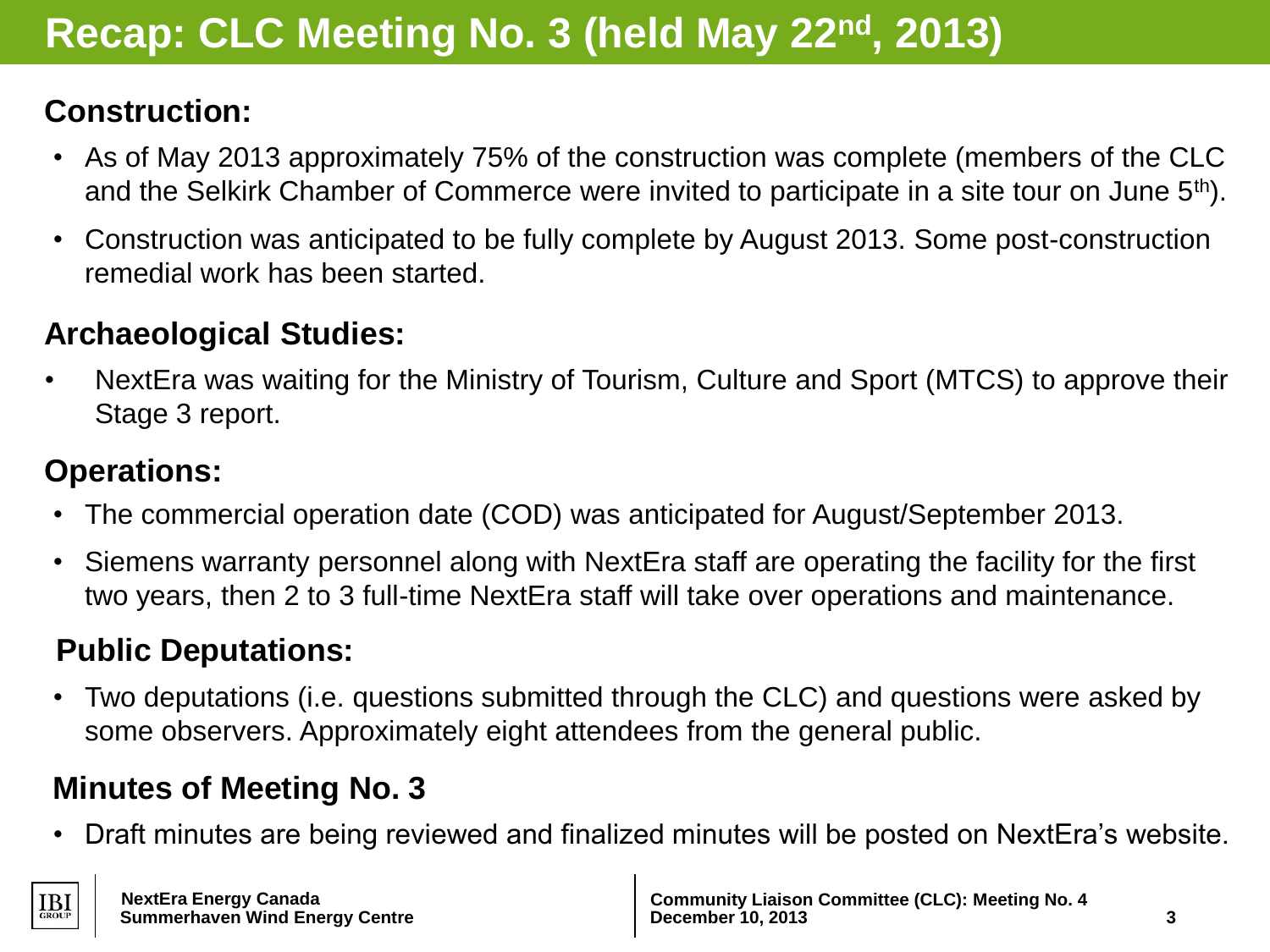## **Status of Construction and Commissioning / Operations**

- All construction and installation was complete in September 2013.
- Turbine Commissioning started July 2013:
	- Occurred when the wind turbines and substation were fully installed and Hydro One was ready to accept the grid interconnection.
	- Commissioning activities include testing and inspection of electrical, mechanical and communications systems.
- Commercial Operations Date (COD) was August 6, 2013.
- Over 82,000 mega watt hours of wind energy produced to-date.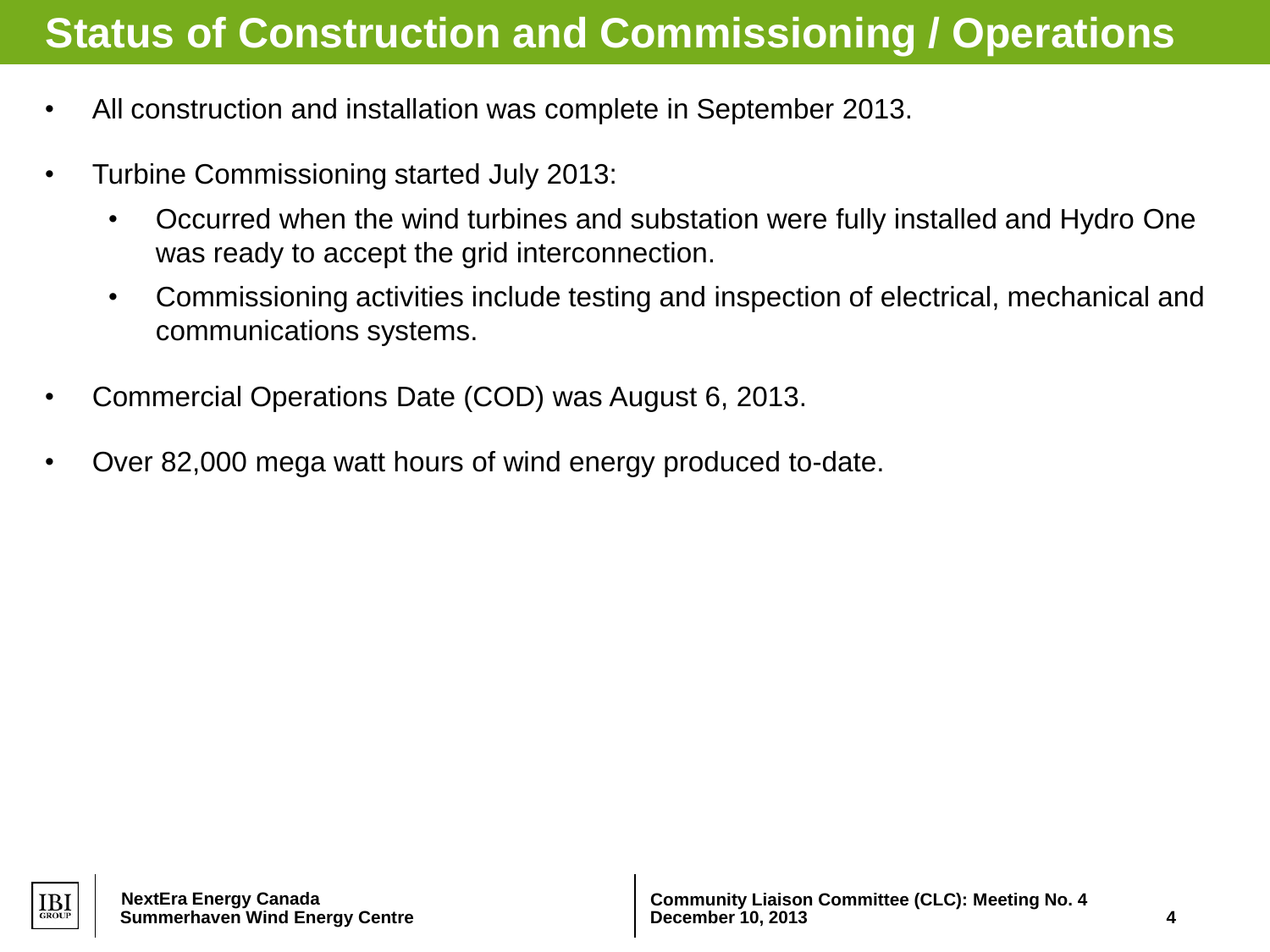## **Post Construction Activities**

- Clean-up and reclamation of construction area (e.g. laydown area) completed November 2013.
- Modifications or repairs to roads largely complete.
	- **Comments and Questions Received Through Deputations:** 
		- When will NextEra be restoring the roads to the same or better condition than when construction began as the Roads Use Agreement states?
		- Will NextEra be actually doing the restoration or will they pay the wages of the County roads workers and also pay for the materials?

NextEra is largely finished with its physical restoration work but has an agreement in place with Haldimand County to pay for the restoration of key roads that were used during construction. Haldimand County's timeline for completion of the remaining restoration is Spring / Summer 2014.

- Repair to underground electrical cable complete.
- Gates (lockable) at each access point complete.



**Summerhaven Wind Energy Centre**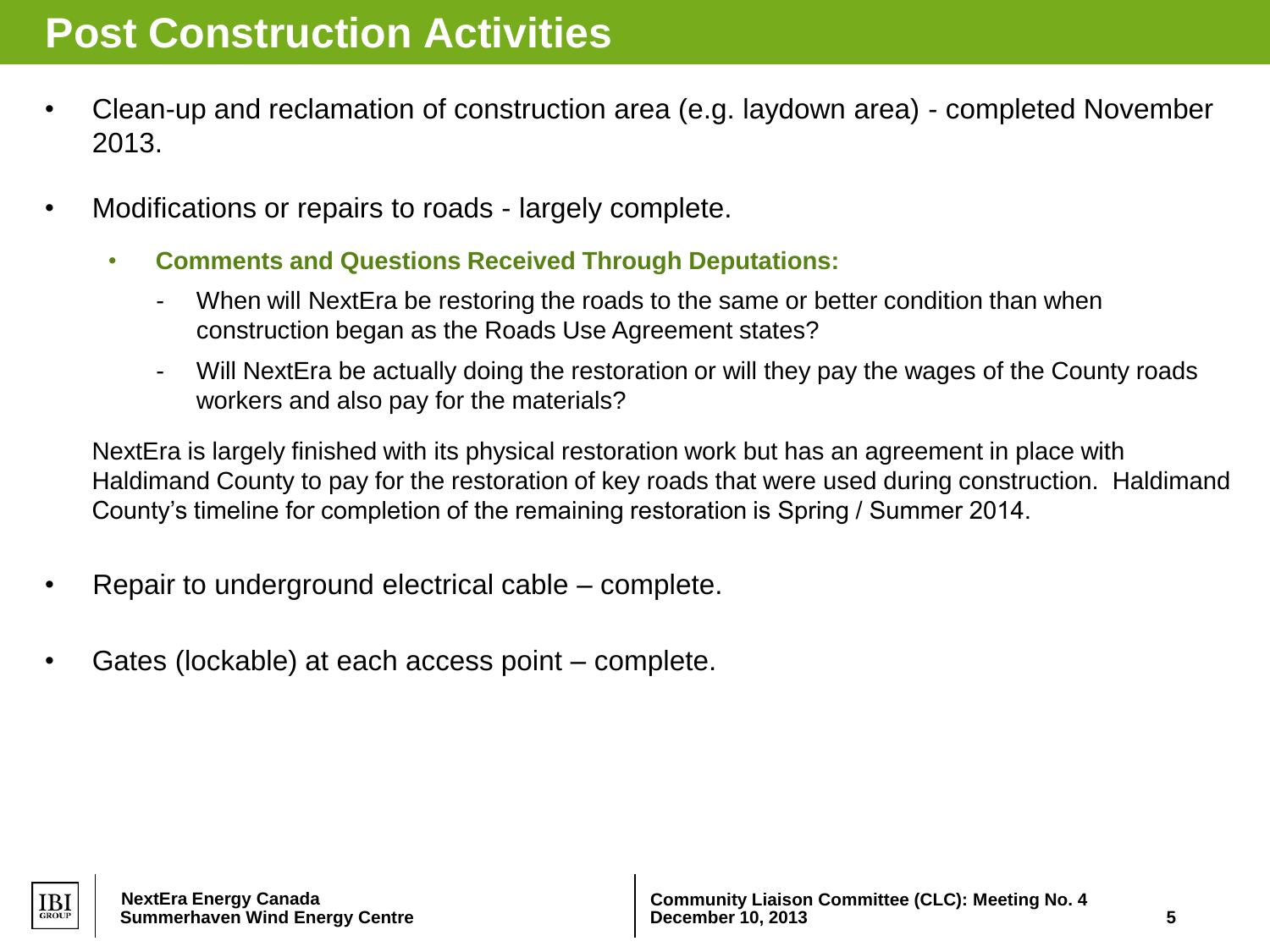## **Noise:**

- The Acoustic Emission report was submitted to the Ministry of the Environment (MOE) on December 4<sup>th</sup>, 2013. The facility is operating below the maximum noise emissions thresholds set by the MOE. The Acoustic Immissions testing is still ongoing.
	- **Comments and Questions Received Through Deputations:** 
		- What are the results of NextEra's newest wind data collection are there times when the wind turbines break above the allotted decibels?
		- What has NextEra done for those residents reporting noise issues, including those who are reporting to be suffering from health effects since the turbines started operating?
		- Should residents continue to call the government to complain about noise, particularly noise and vibration of windows at night? What else can be done?

## **Light:**

- Transportation Canada governs lighting requirements on tall structures, including wind turbines.
	- **Comments and Questions Received Through Deputations:** 
		- Will NextEra be changing their navigation lights so they can only be seen from above as Haldimand Council has suggested?
		- Why do your navigation lights stay on longer than Capital Power's, which flash on and off quickly?
		- What has NextEra done for residents reporting shadow flicker on their homes? Shadow flicker computer programs can determine where it will occur, but those programs were not used.

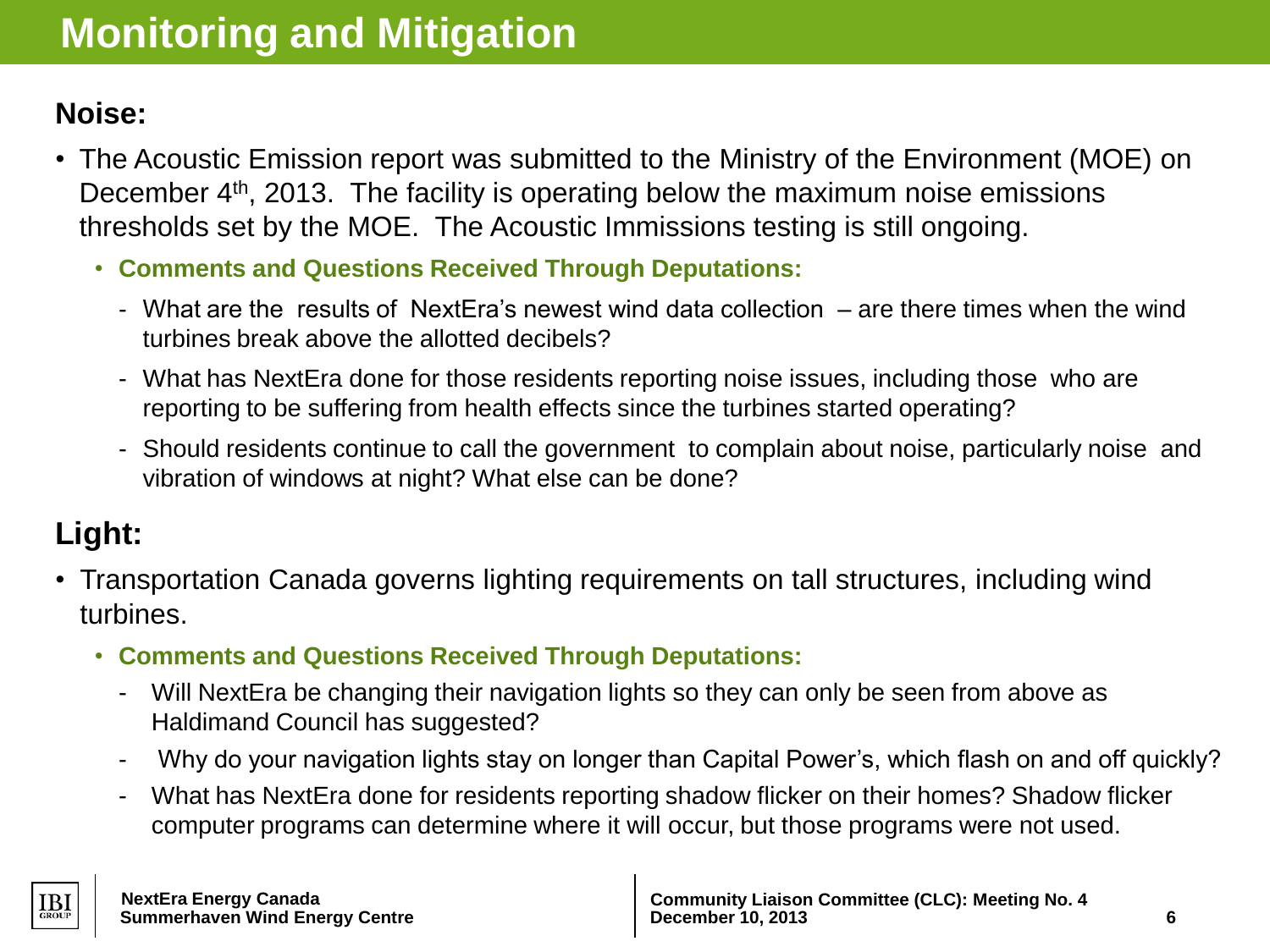### **Television Reception:**

- **Comments and Questions Received Through Deputations:** 
	- What is the status of restoring TV reception for those residents having reception issues after the turbines were erected in April? Why is this taking so long?

### **Avian and Bat Monitoring:**

- As per an agreement with the Ministry of Natural Resources (MNR), post-construction monitoring will be undertaken for the woodlots containing significant bat maternity habitat within 120m of the project.
- Mortality surveys for birds and bats will be done twice weekly between May 1<sup>st</sup> and October 31st, 2014.
- Mortality surveys for raptors will be done weekly at all turbines between May 1<sup>st</sup> and November 30th, 2014.
- Natural Resource Solutions Inc. (NRSI) in Waterloo is working with NextEra to conduct the bird and bat monitoring.
- Three years of post-construction mortality monitoring is required.
- Eagle Nest monitoring and bobolink habitat monitoring are being conducted per MNR permit requirements. AECOM in Guelph is conducting this monitoring.

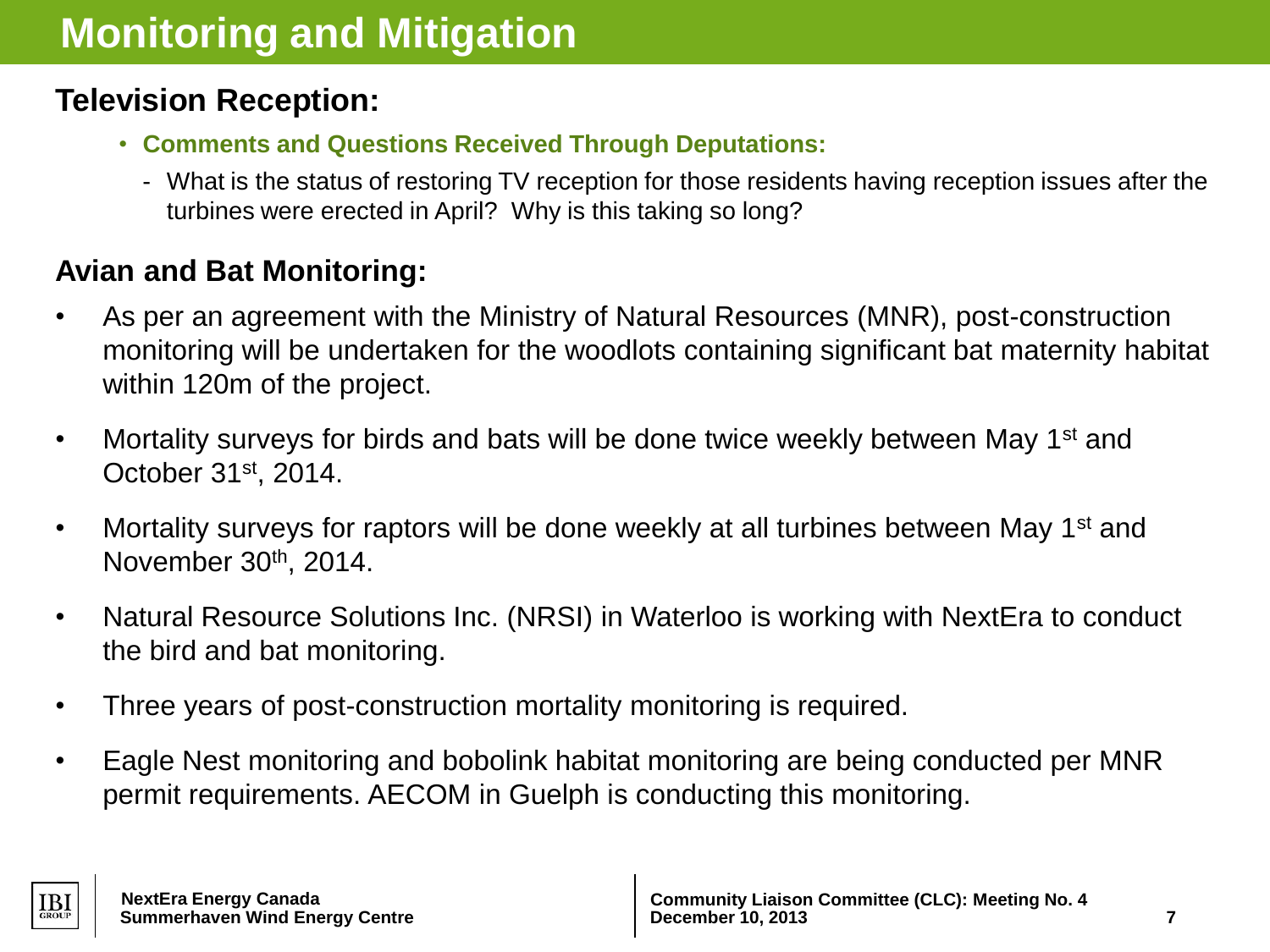## **Retirement / Decommissioning**

## **Lifespan**

- The average lifespan of a turbine is 25 years.
- At the end of its lifecycle, a wind facility can either be decommissioned or repowered.

## **Repowering:**

- If the economics are viable, a facility may be repowered with new technology.
	- NextEra Energy recently replaced hundreds of old turbines with 34 Siemens 2.3 MW machines at the Altamont Pass facility in California. Several kms of overhead electrical lines, electrical poles and redundant service roadways were also removed.

## **Decommissioning:**

The process and impacts are similar to the construction phase, but in reverse sequence:

### **Temporary Work Areas:**

- Creation of temporary work areas (50 m x 50 m area with topsoil removed).
- Creation of crane pads (15 m x 35 m area with topsoil removed and crushed gravel added).

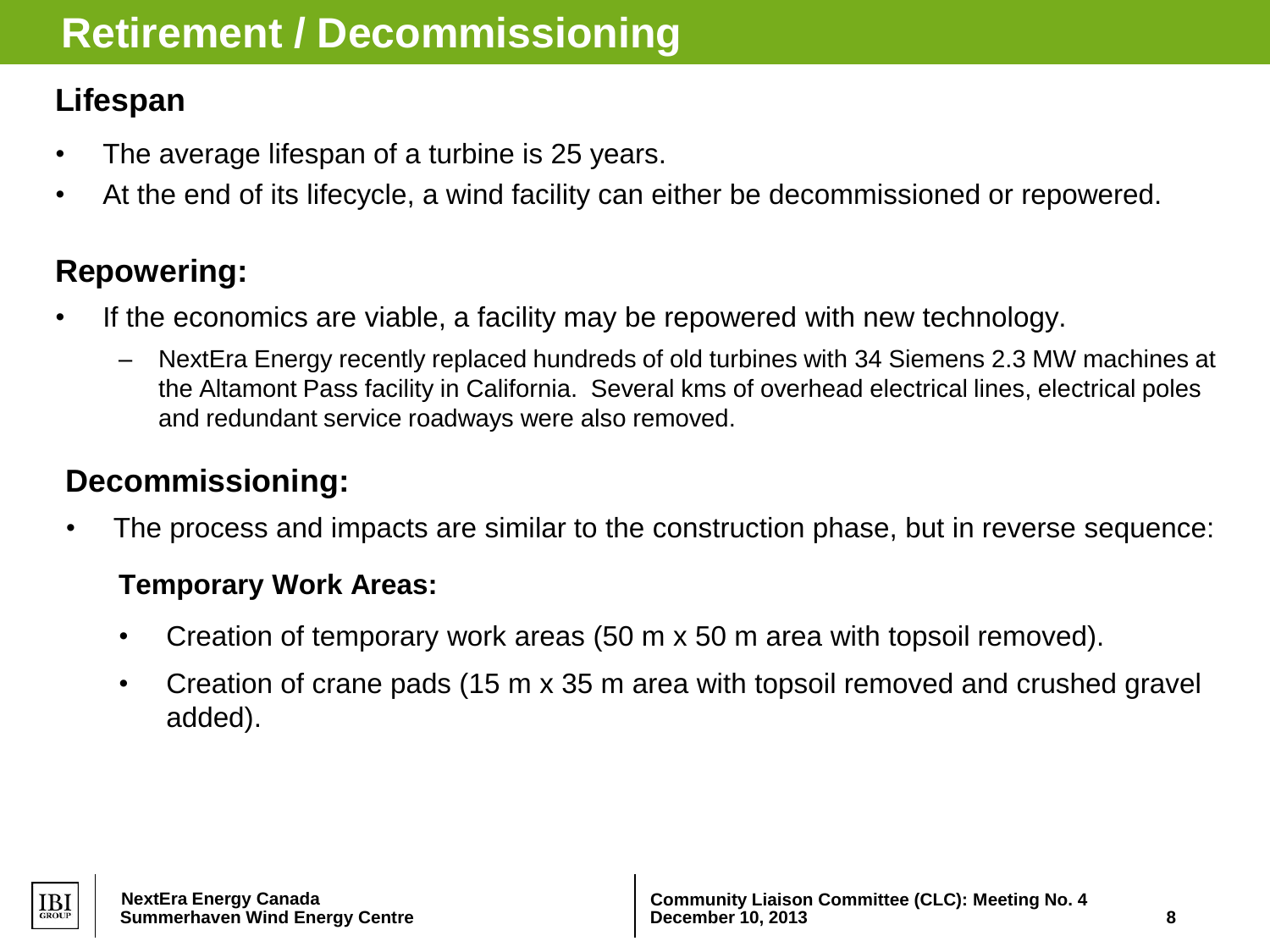### **Removal of Equipment and Buildings:**

- Use of cranes to remove the blades and hub and tower segments and use of trucks for the removal of turbines, towers and associated equipment.
- Removal of above-ground lines and poles that are not shared with Hydro-One and filling of holes with clean fill.
- Demolition of the substation.
- Removal of roads and replacement with clean sub- and top-soil, unless the landowner requests that the roads be left in place.

### **Decommissioned Equipment Left in Place:**

- Underground electrical lines will be cut and the ends buried 1 m below grade. These lines are inert and will have no negative impacts on the environment, soil and cultivation practices.
- Foundations will be left in place. The top 1 m will be removed and replaced with clean fill and stockpiled topsoil – to allow for cultivation of agricultural lands.

### **Recycling:**

• All materials will be recycled, where possible, or disposed offsite at an approved and appropriate facility.

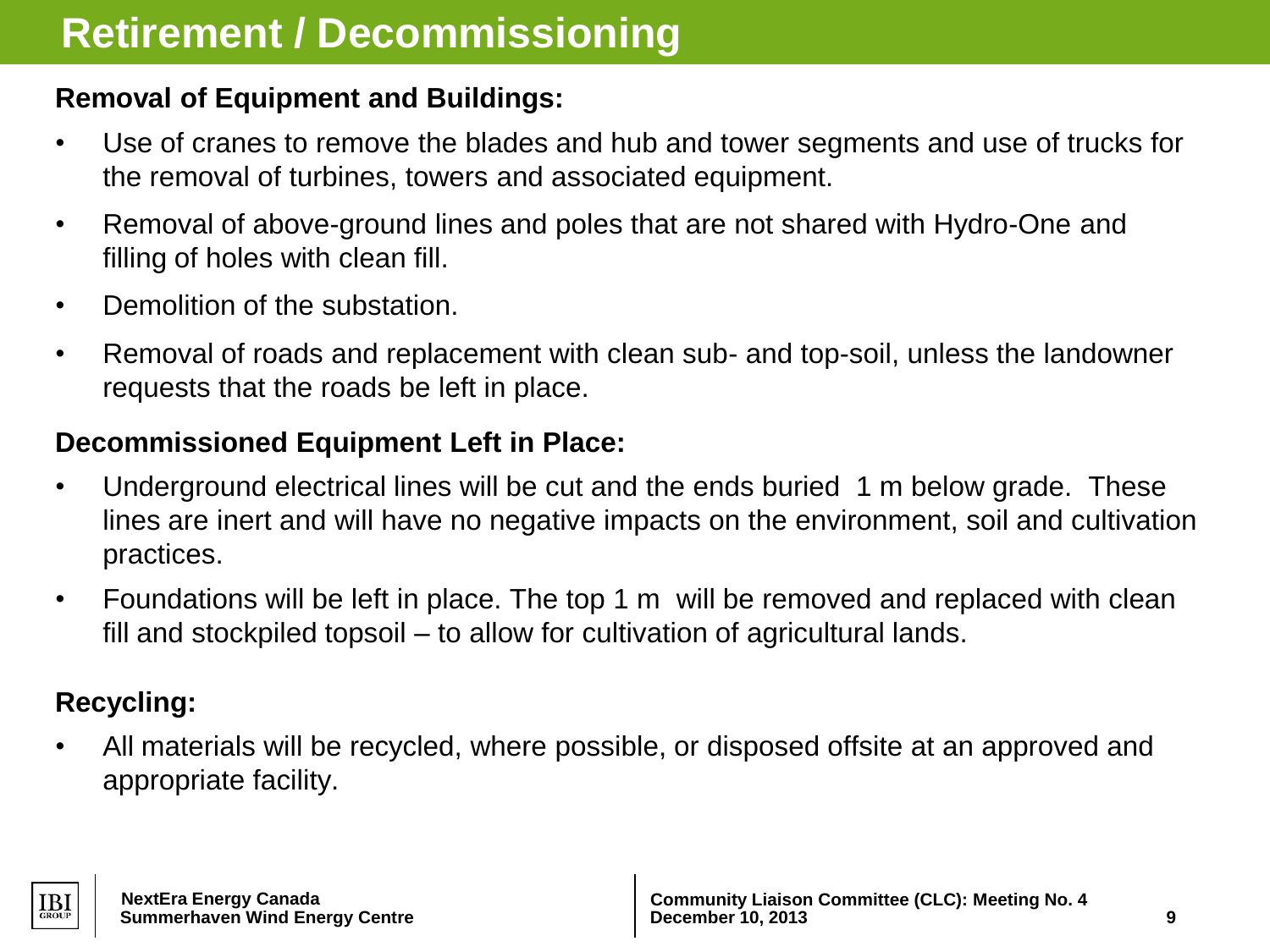## **Ongoing Community Involvement and Access to Information**

## **NextEra Community Support:**

- Local business and member of the community.
- Continued work with local businesses and vendors and use of local services/materials when possible.
- Charitable contributions, e.g.:
	- Donated \$15,000 to the Rainham Public School to go towards needed technology advancements.
	- Work through the Community Vibrancy Fund (CVF).

### **NextEra Website:**

- The project information on NextEra's website will left indefinitely.
- Further communication may be posed on the website, or done via direct mail or through the media.

## **General Requests for Information:**

Email: [summerhaven.wind@nexteraenergy.com](mailto:summerhaven.wind@nexteraenergy.com) Telephone: 1-877-463-4963.

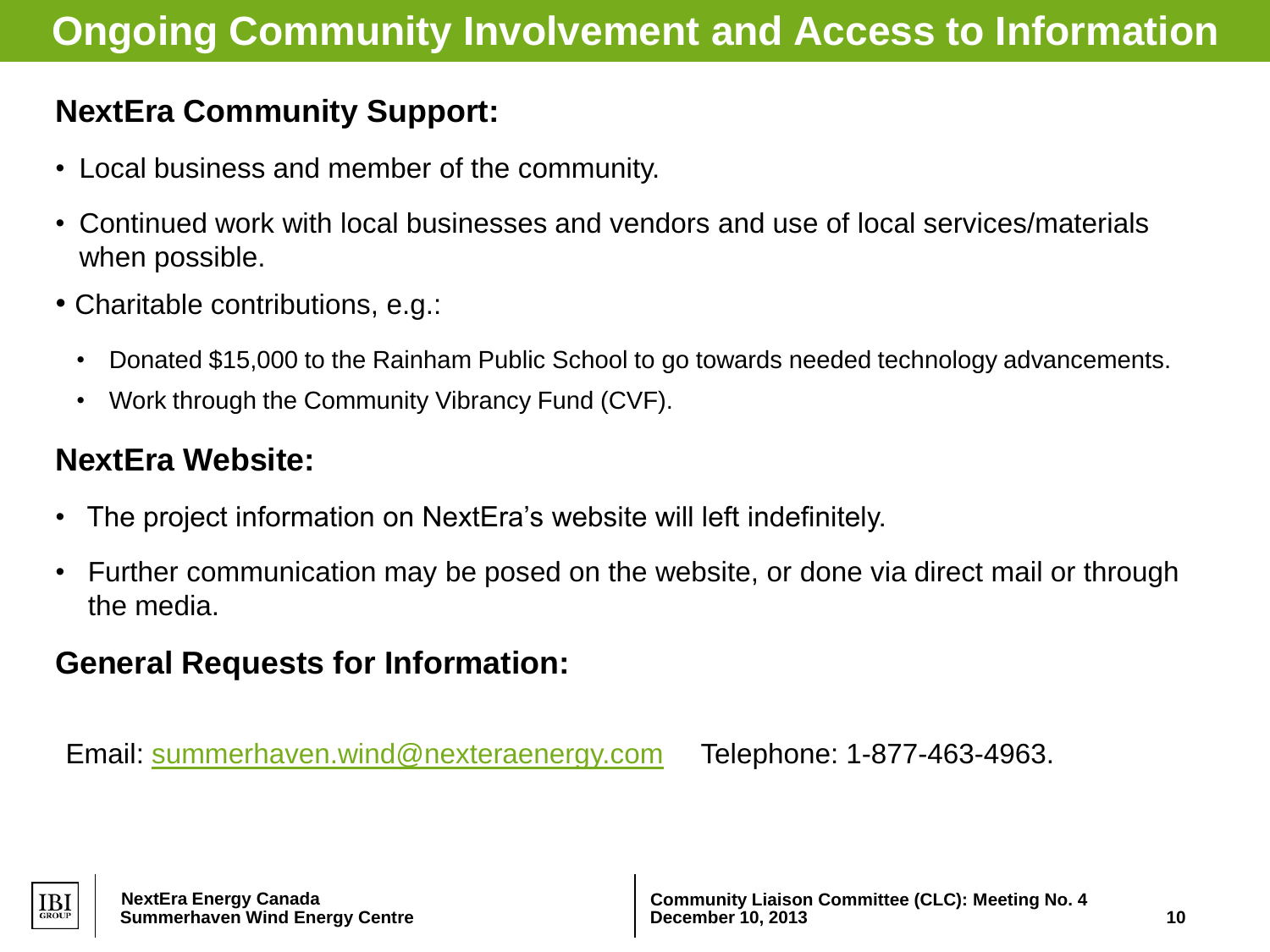## **Ongoing Opportunities to File Complaints**

## **Complaint Resolution:**

• Complaints about operations and maintenance can be addressed to:

**NextEra Energy Canada, ULC 390 Bay Street, Suite 1720, Toronto, ON M5H 2Y2 Toll Free Phone: 1-877-463-4963**

**Email: summerhaven[.wind@nexteraenergy.com](mailto:conestogo.wind.@nexteraenergy.com)**

- A NextEra representative will **contact the complainant within 24 hours of receiving the complaint** to understand and seek a resolution.
- NextEra will **notify the local MOE district office** of the complaint **within 2 business days** of receipt of the complaint (**1 business day** if the complaint is related to **Ground Water**).
- NextEra will prepare response letter to customer/citizen and mail **within 5 days of receiving complaint.** A description of the measures taken to address and prevent a similar occurrence in the future will be provided.
- NextEra will provide the local MOE district office with a written records of the complaint **within 8 business days** of the complaint.

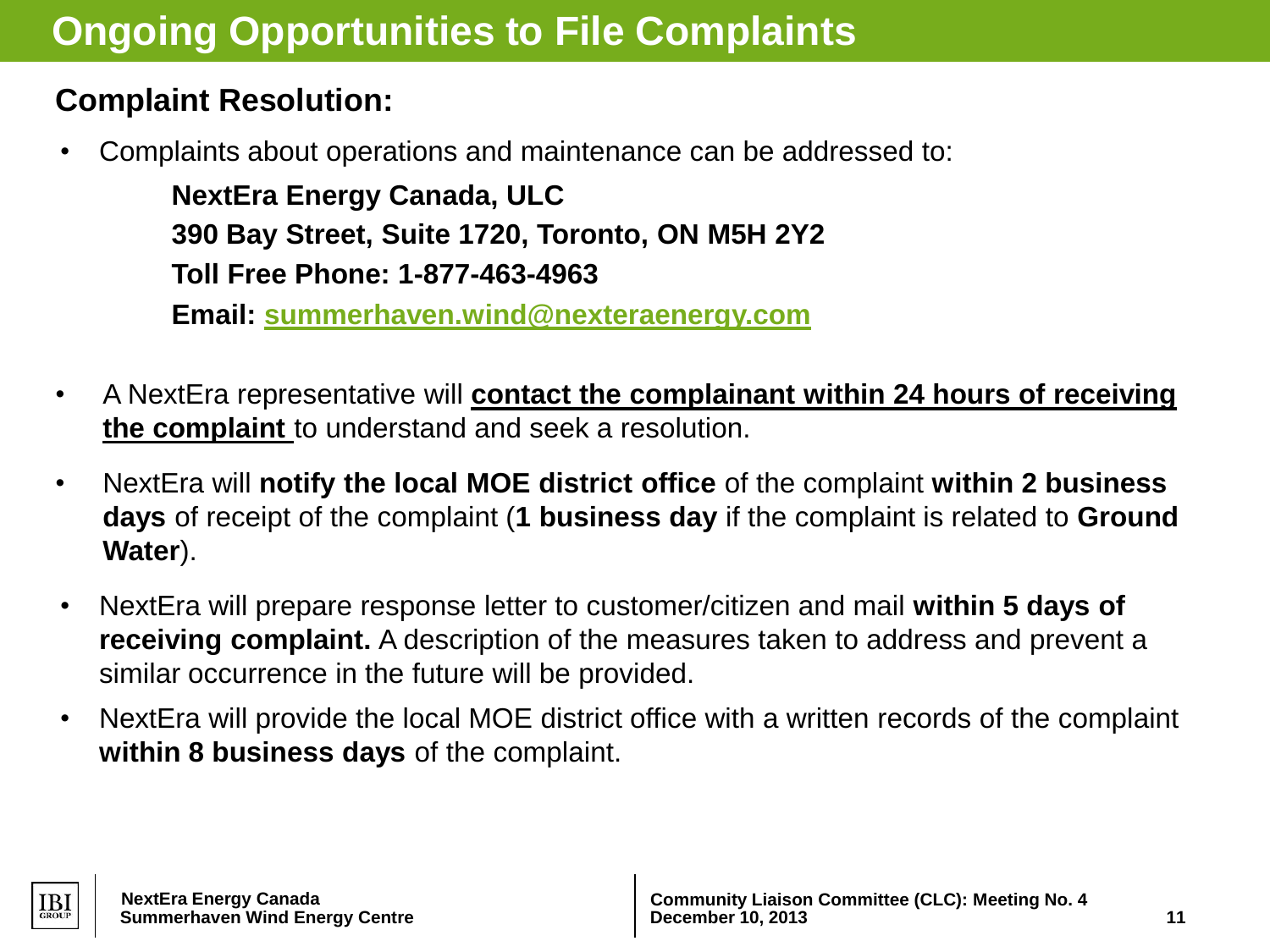## **Conclusion of the CLC Process**

## **Requirements Under the Renewable Energy Approval (REA):**

- NextEra must make reasonable efforts to form a Community Liaison Committee (CLC) in order to facilitate two-way communications on issues or concerns related to the construction, installation, use, operation, maintenance and retirement of the Facility.
- The CLC is to operate for a minimum of two years from its formation and meet at a minimum twice a year.

## **CLC Meetings Held To-Date:**

- 4 CLC Meetings (i.e. August 8, 2012, December 6, 2012, May 22, 2013 and December 10, 2013);
- Site Tour (June 5, 2013).

## **Requirement for Future CLC Meetings:**

- As per the REA, at the end of the two-year period, NextEra and the Ministry of the Environment (MOE) will discuss whether or not the CLC should continue operating.
- **Given the on-going opportunities for CLC members and the general public to access information on the Summerhaven facility or to file complaints, do the CLC members see the need for the formal CLC process to continue?**